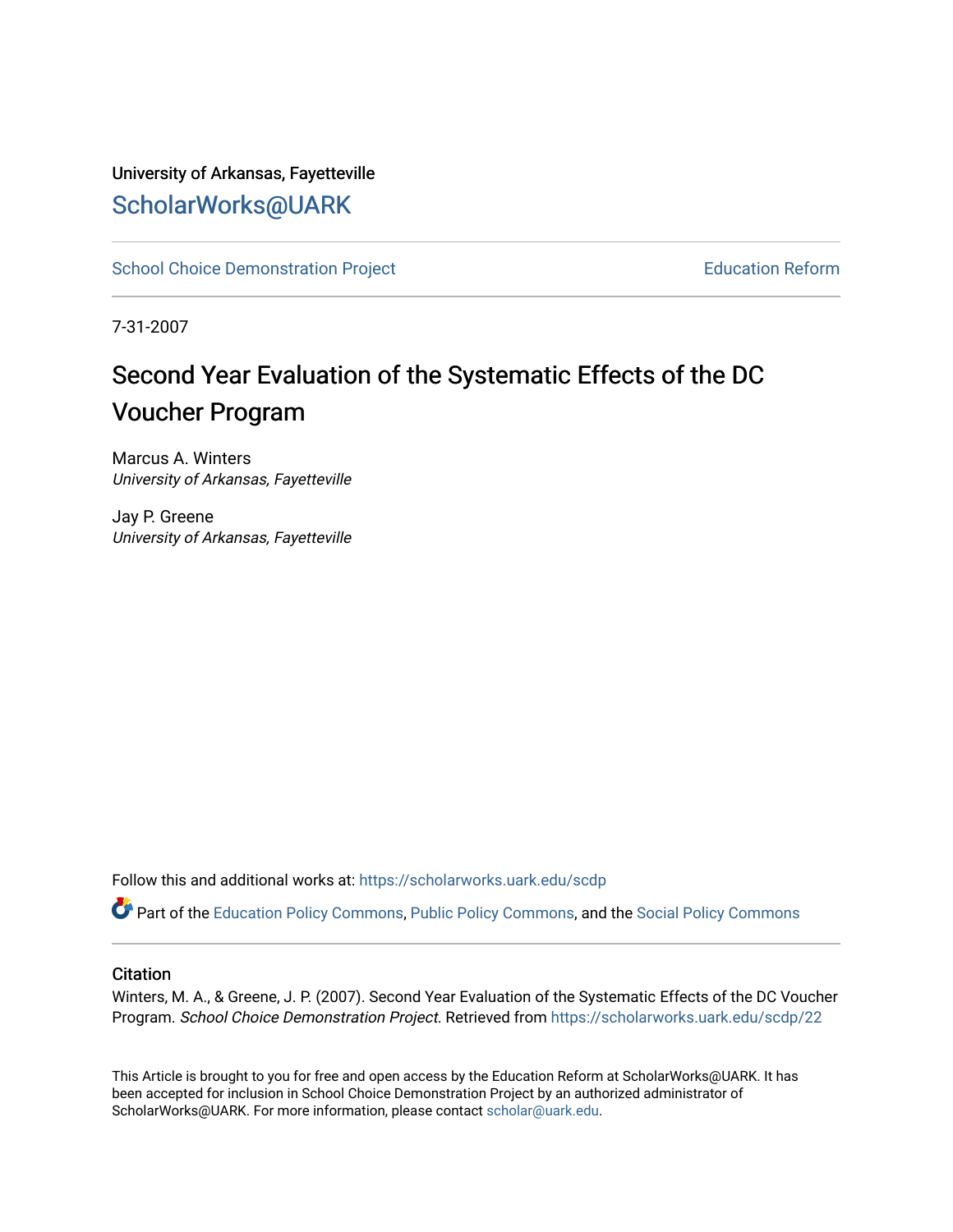**Second Year Evaluation of the Systemic Effects of the DC Voucher Program** 

**By** 

**Marcus A. Winters Jay P. Greene** 

**University of Arkansas** 

**Contact: [marcus@wintersnet.com](mailto:marcus@wintersnet.com) (479) 466-1216** 

**Draft: Please do not quote or cite without permission of the authors.**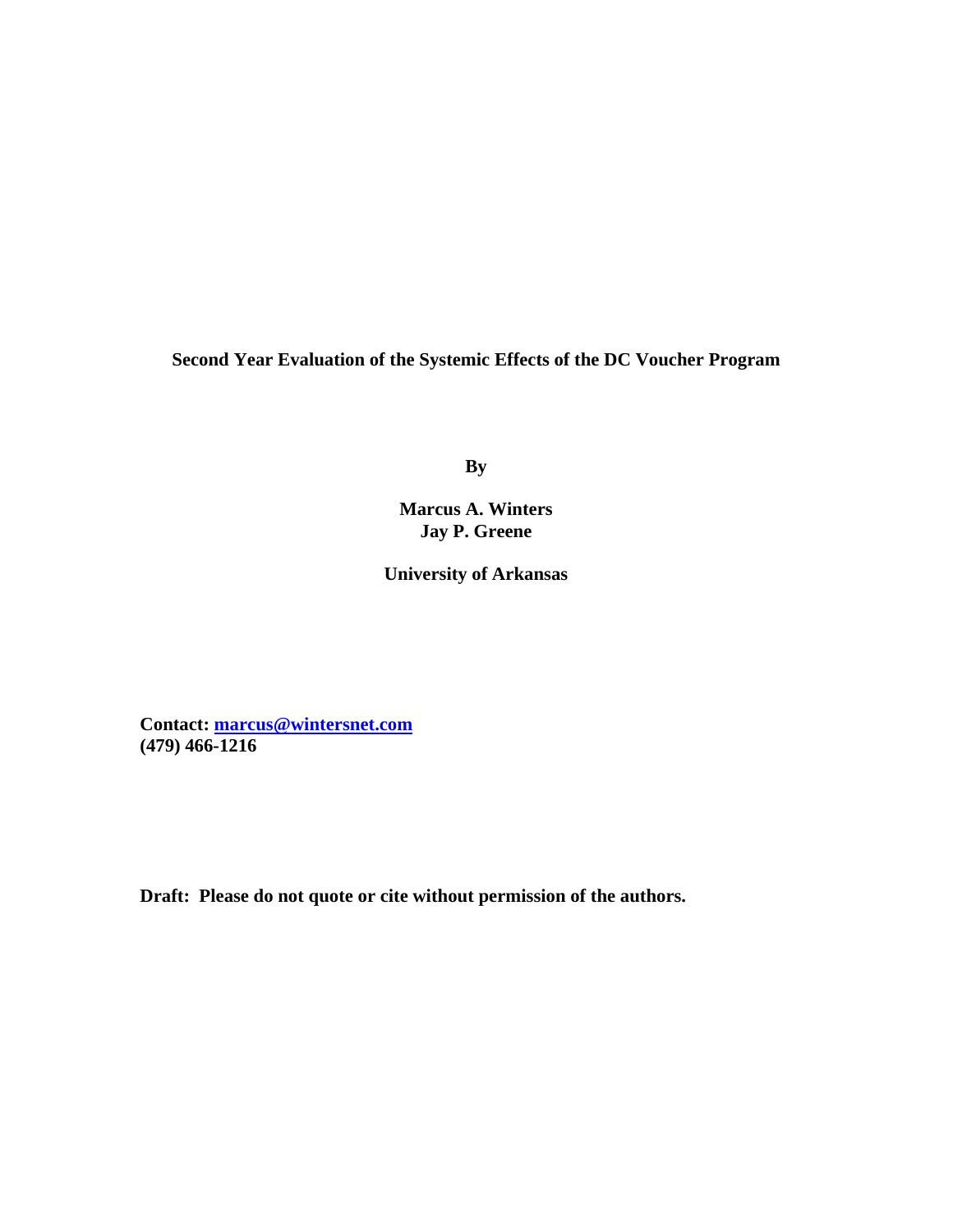#### *Introduction*

 While publicly sponsored school voucher programs are primarily intended to impact the lives of those who take advantage of the service, they may also have consequences for the larger community. In particular, voucher programs could affect the performance of public schools by altering their resources and incentives; they could alter the demographics of both public and private schools; they could provide new opportunities for students to attend private schools or simply supplement the behavior of students who would have attended private schools regardless of the program. Regardless of the impact of such programs on the few students who are able to use vouchers, it is important to understand the impact of such programs on the larger community before we can judge the overall wisdom of school choice policies.

 In this paper we evaluate the impact of the federally sponsored voucher program in Washington D.C. on the academic performance of public schools, the access students have to private schooling, and the ability of students to attend racially integrated public schools. This paper is a second year follow-up to our previous work on these issues after one year (Greene and Winters 2006A; Greene and Winters 2006B). The main contribution of this paper is to follow the impact of this program in these three areas over time. We intend to continue to evaluate the impact of the DC voucher program on these community aspects over time and where possibly using a variety of methods.

 In what follows we will present our research on the impact of the DC voucher program on each of these issues in individual sections. We will then summarize the results and conclude with a general discussion.

#### *The Impact of Vouchers on Public School Academic Performance*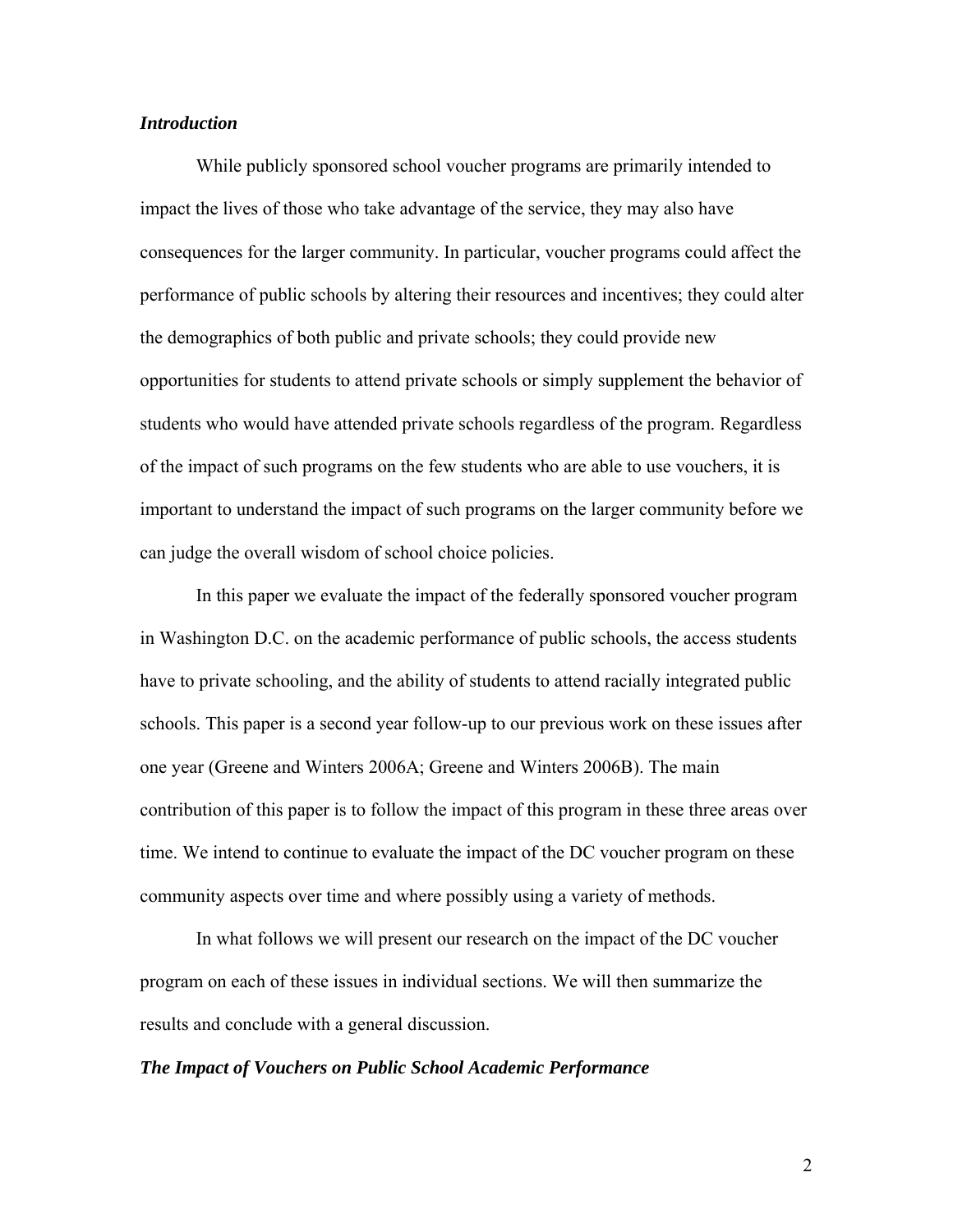A wide body of existing research suggests that school choice is positively related to the academic outcomes of public schools. Researchers have evaluated the impact on the academic performance of public schools resulting from competition from private schools (Greene and Winters 2004; Chakrabarti 2004; West and Peterson 2005; and Figlio and Rouse 2005; Hoxby 2001; Greene and Forster 2002; Hammons 2001; Jepson 1999; Sander 1999; Hoxby 1994; Dee 1998). Other researchers have focused on the impact of school choice from the ease at which parents can move to another school system, or Tiebout choice (Borland and Howson 1993; Zanzig 1997; Hanushek and Rivkin 2002; Blair and Staley 1995; Greene 2002, Marlow 1997; Hoxby 2000; Walberg 1993; Borland and Howson 1992; 1995; Marlow 1999).

In a survey of the existing research, Columbia University's Belfield and Levin (2002) concluded that the culmination of the research suggests that school choice likely has a modestly positive effect on the educational outcomes of public schools. While there is certainly room for more research on the effects of vouchers on public schools, so far the evidence tends to support the theory that public schools improve their performance in response to expanded choice and competition.

 In the first year analysis of the impact of the DC voucher program on public school academic performance Greene and Winters (2006A) utilized different measures of geographic distance between public and voucher accepting private schools as a proxy for competition from the program. That analysis failed to find statistically significant results, leading to the conclusion that after one year the voucher program had not impacted the academic performance of the DC public school system.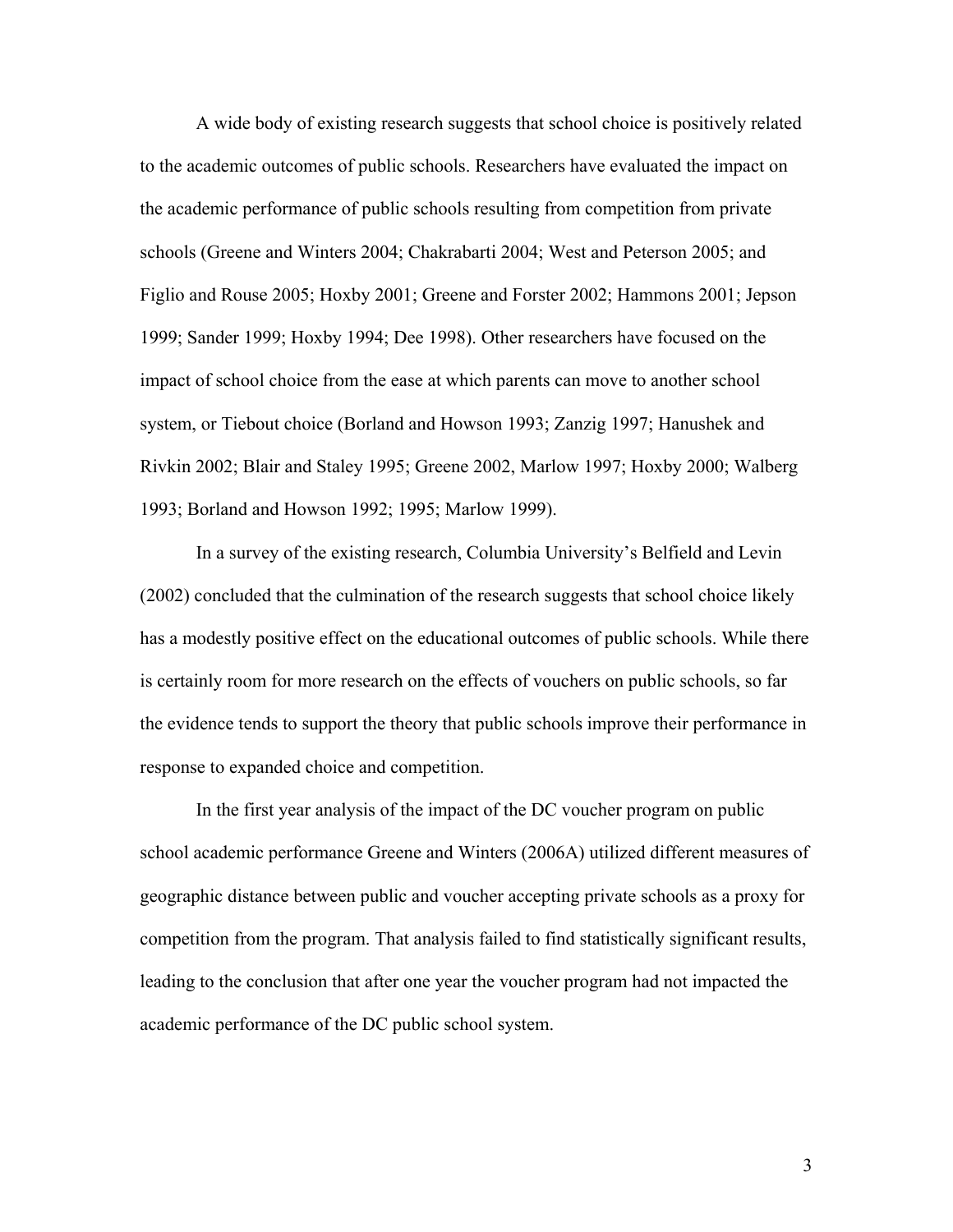As discussed in the first year analysis, there are several reasons we might expect that the DC voucher program would have a more limited impact on public school performance than previous programs. First, only a limited number of children in the District are able to use the vouchers to leave their public school and attend a private school. The limited size of the program should reduce our expectations about the systemic effects of the DC voucher program, for good or for ill.

More significantly, the DC choice program was specifically designed to hold public schools financially harmless for the loss students to the voucher program. Congress explicitly declared their intention that the choice program ought to have no negative financial impact on DC public schools, writing into the text of the law that, "This title provides additional money for the District of Columbia public schools and therefore money for scholarships is not being taken out of money that would otherwise go to the District of Columbia public schools."[i](#page-23-0) Also, according to a Memorandum of Understanding between the Office of the DC Mayor and the District of Columbia Public Schools, individual public schools that lose students to the voucher program will receive reimbursements for any lost revenue.<sup>[ii](#page-23-1)</sup>

 Theoretically, holding public schools financially harmless under the voucher program could severally limit any systemic effects of the policy, positive or negative. The theoretical benefit of school choice policies on public schools comes directly from the increased financial incentive that potentially losing enrollment funds provides. On the other hand, theoretical concerns about how losing revenue would hinder school improvement would also be largely rendered moot if schools faced no loss of revenue from the program.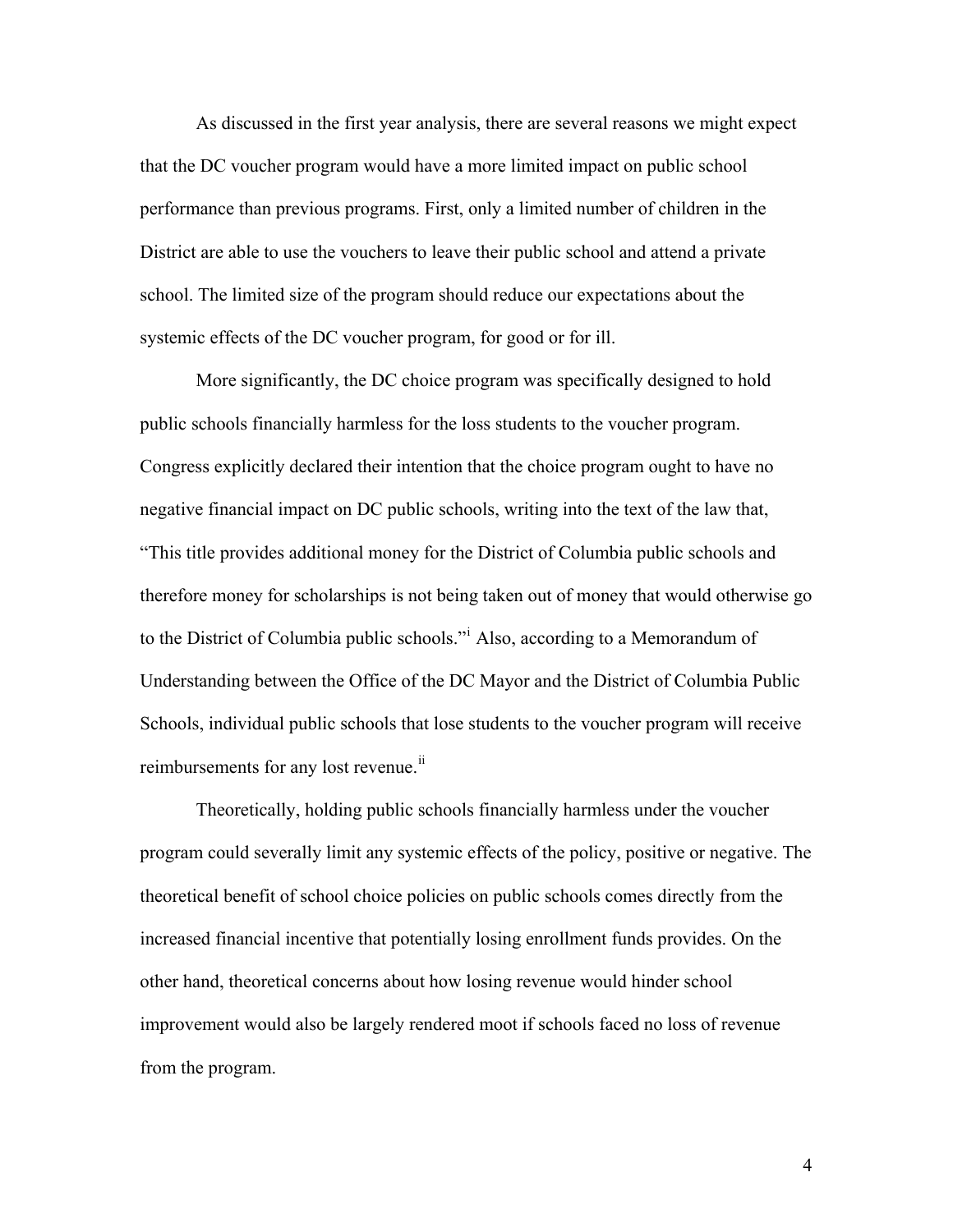#### *Method*

 We utilize the same strategy to evaluate the impact of vouchers on the DC public schools as the previous first-year evaluation. Our strategy is to use different measures of geographic proximity to private schools to as a proxy for the competition that a public school faced due to the voucher program. The idea is that where private schools are closer to a public school, or where there are several private schools within a small radius of a public school, students have a better opportunity to utilize a voucher and thus public schools are faced with greater competition under the program. Some studies of other voucher programs have also utilized a similar approach based on geographic proximity to private schools (Greene and Forster 2002; Hoxby 2001).

 We use OLS regression with heteroskedastic robust standard errors to estimate equations taking the form:

\n- (1) 
$$
Y_{s,a,t} = \beta_0 + \beta_1
$$
School  $_{s,t} + \beta_2 Y_{s,a,t-j} + \beta_3$ GradeLevel  $_s + \beta_4$  Dis tan ce <sup>character</sup>  $_{s,t} + \beta_5$  Dis tan ce <sup>voucher</sup>  $_{s,t} + \varepsilon$
\n- (2)  $Y_{s,a,t} = \phi_0 + \phi_1$ School  $_{s,t} + \phi_2 Y_{s,a,t-j} + \phi_3$ GradeLevel  $_s + \phi_4$  NumWithin <sup>character</sup>  $_{s,t} + \phi_5$  NumWithin <sup>voucher</sup>  $_{s,t} + \mu$
\n

 $j = 1, 2$ 

Where Y is the average performance of school s in subject a during year t (year t-2 is the baseline year before the program was implemented), School is a vector or school demographic characteristics, GradeLevel is a vector of binary variables indicating that the school is an elementary, middle, or high school, Distance is the distance in miles between the public school and the nearest private school accepting vouchers under the program, NumWithin is the number of private schools within a five mile radius of the public school, and ε and μ are normally distributed stochastic error terms.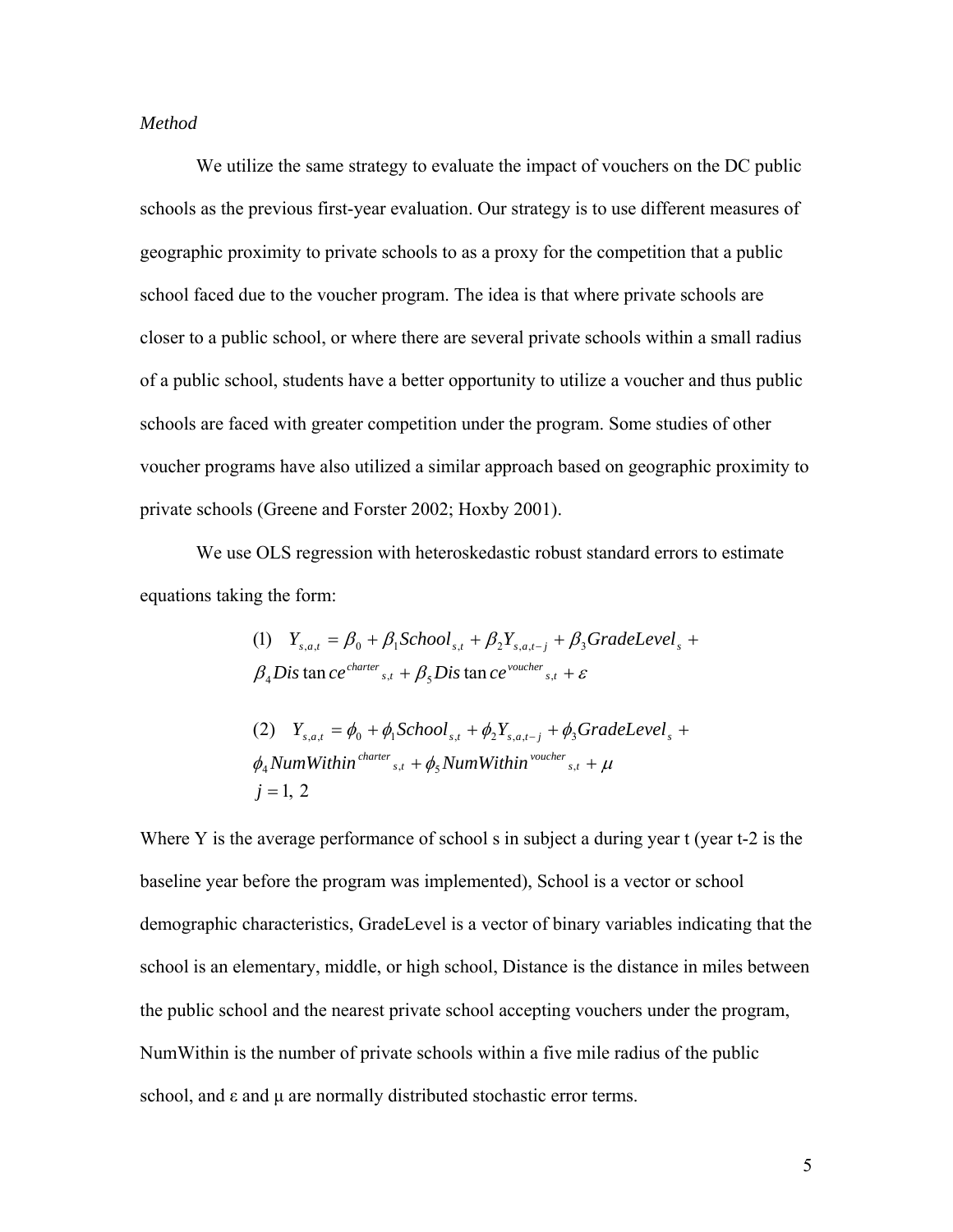Unfortunately, we were unable to acquire school aggregate scaled scores on the DC math and reading exams reported in scale scores for the 2005-06 school year in time for this analysis. Instead, the dependent variable is the percentage of students in the school who scored at or below the Basic proficiency level as defined by the District. [iii](#page-23-1) We are, however, able to utilize the more precise mean scale scores for the prior years at times t-1 and t-2 for controls in the right hand side of the equation. We intend to re-run the analyses with mean scaled scores once data can be obtained.

#### *Results*

 The results of estimating equations (1) and (2) are reported in Table 1. As in the first year analysis, we continue to find that competition from the DC voucher program as measured by geographic proximity has had no significant impact on the test scores of the DC public schools. The coefficient on the distance measure used as a proxy for competition (distance to nearest voucher school or number of voucher schools within a 5 mile radius) is statistically insignificant at the 5% level in all estimations and only reaches the 10% significance level in one model.

#### [Table 1 About Here]

#### *The Impact of Vouchers on Private School Capacity*

 The main objective of school voucher programs is to provide the opportunity to attend a private school to students who otherwise would have had no other option than the public school system. However, the ability of a voucher program to meet this goal is limited by the availability of seats in private schools and the willingness of such schools to accept voucher students.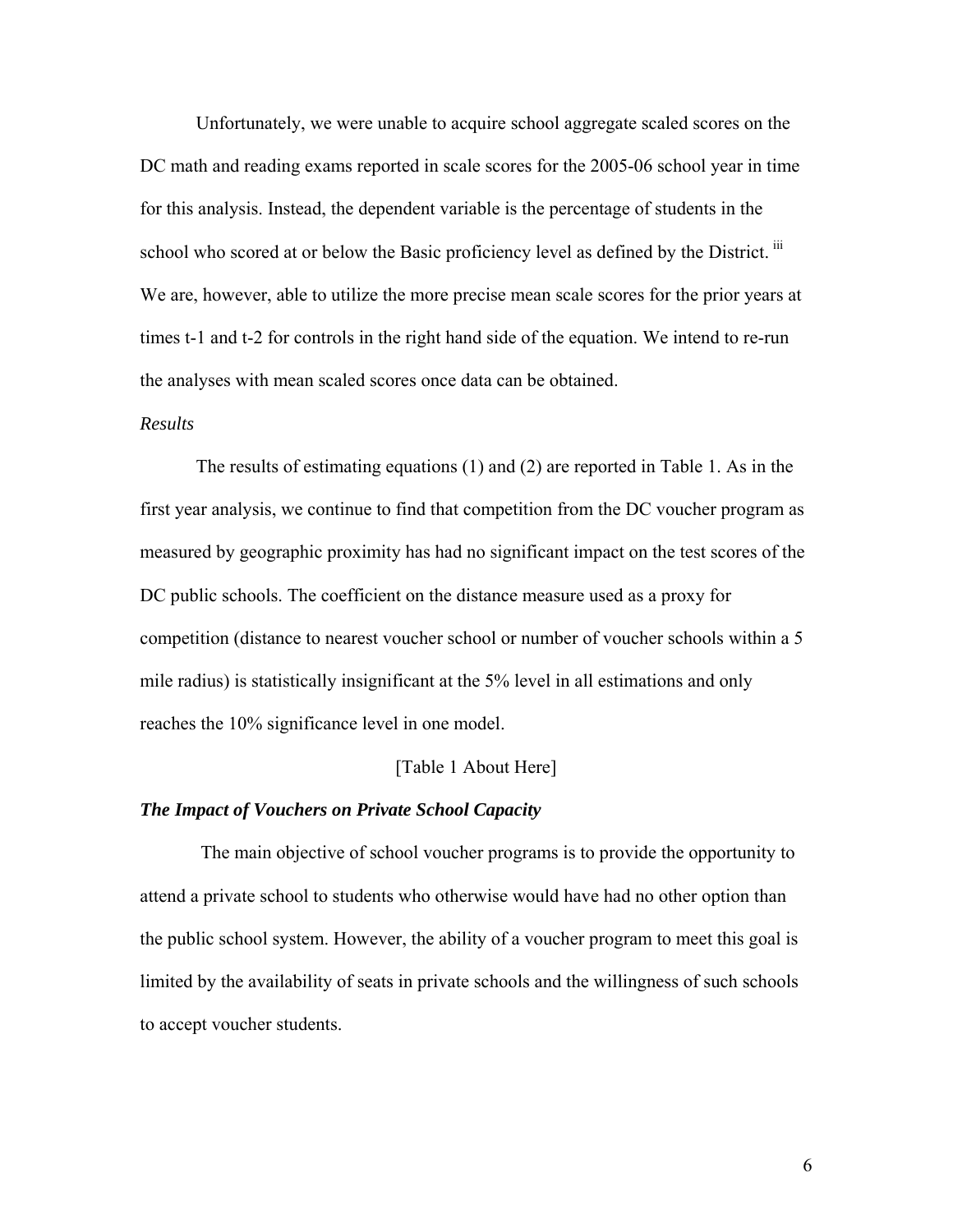Some are concerned that voucher programs will only serve to supplement the tuitions of students who were going to attend private school regardless of the subsidy. Though in D.C. vouchers are only available to students who are not currently attending private schools, it is possible that students who use a voucher would have chosen to attend a private school regardless of the subsidy.

 In the first year analysis, we utilized enrollment figures to determine the extent to which the DC voucher program increased private school enrollments or simply supplemented the tuitions for students who would have chosen to attend private school regardless of the program. Our results suggested that the overall impact of the voucher program after one year was to supplement the tuition of students who would have attended private school in absence of the policy, but that the policy did increase the enrollments of schools that charged an above average tuition (Greene and Winters 2006B). In this paper we utilize the same strategy as that previous paper to update the analysis of the impact of the program on private school enrollments two years after adoption of the policy.

#### *Data and Method*

 To evaluate the impact of the D.C. voucher program on private school capacity we require enrollment information for participating private schools before and after implementation of the policy. The voucher program was first implemented in the 2004-05 school year. We developed a panel dataset of enrollments in private schools that eventually participated in the voucher program for each school year from the 2000-01 to 2005-06. We obtained this information from multiple years of the Private School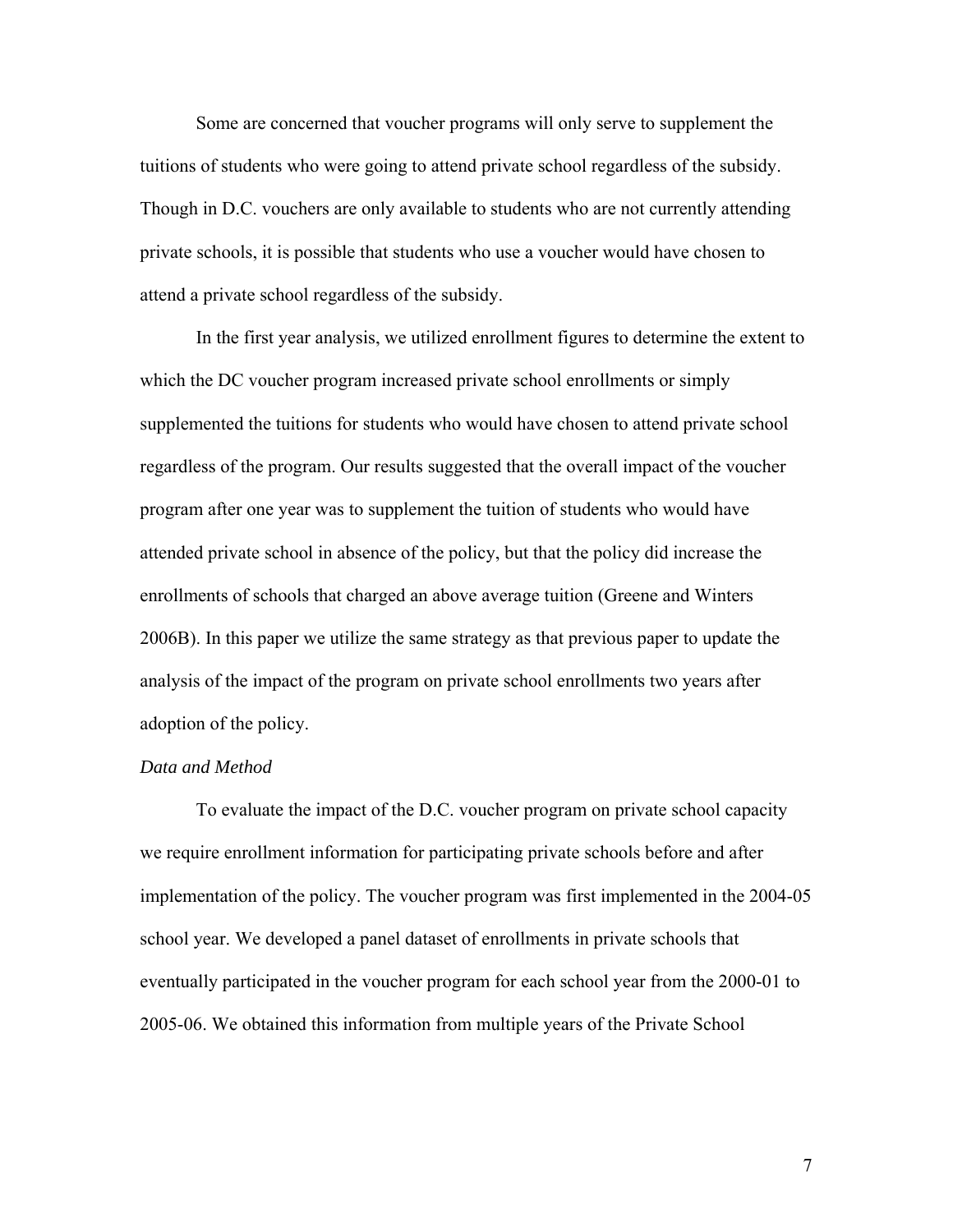Universe Survey and a proprietary dataset collected by the School Choice Demonstration Project.<sup>[iv](#page-23-1)</sup>

The Private School Universe Survey is a survey of all private schools across the nation administered by the National Center for Education Statistics. The biannual survey collects basic information on all registered private schools, including school enrollment. We acquired data on enrollment in all D.C. private schools from the 1999-2000, 2001-02, and 2003-04 administrations of the universe survey. We then estimated school enrollments in the non-surveyed years by making a linear transformation.

We supplemented these data with information from a proprietary dataset collected by the School Choice Demonstration Project. This dataset contained overall enrollments and the number of students using a voucher to pay the school tuition for private schools participating in the program during the first and second year of its implementation, 2004- 05.

 We pooled these data into a panel format so that each observation represented a private school in a year. Since we only have enrollments in 2004-05 and 2005-06 in private schools that participated in the voucher program during these years, we are only able to include schools that participated in the program during both years.

 As in our previous analysis after one year, we estimate two equations to evaluate the impact of accepting vouchers on private school enrollments using a school fixedeffects model. The first equation estimates enrollment of school s in year t, Enroll<sub>t</sub> as a function of the previous year's enrollment, a school fixed-effect  $\gamma$ , a binary variable indicating that the school was treated in that year Treat, and a stochastic error term η.

(3)  $\text{Enroll}_{st} = \beta_0 + \beta_1 \text{Enroll}_{st-1} + \beta_2 \text{Teat}_t + \gamma_s + \eta_{st}$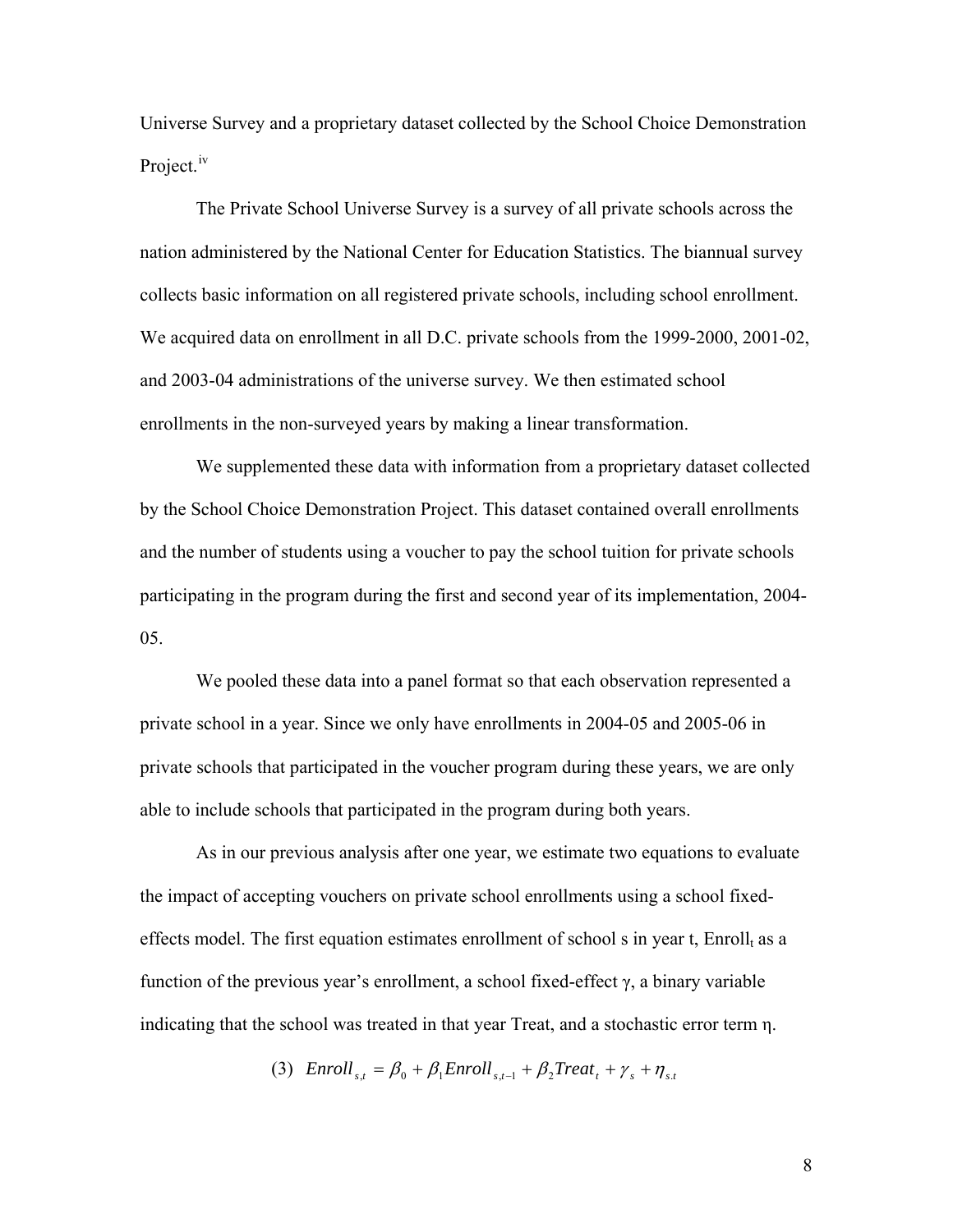Since data restrictions leave us only able to include those schools that were treated in both 2004-05 and 2005-06, estimation of equation (1) with the school fixed effect only measures the impact of the 2004-05 change in treatment. This is because the treatment is necessarily time-invariant after that point and the fixed effect estimator will only consider the switch from being untreated to being treated. Thus, the results of estimating this equation are bound to be quite similar to those found in the previous year's analysis and will only differ due to schools dropping out of the program in the second year or not having reported enrollment data. In order to incorporate the second year figures we also estimated equation (1) using data every two years beginning in 2001 02 and ending in 2005-06. <sup>[v](#page-23-1)</sup> Results are similar to those of estimating equation  $(1)$ directly.

Estimating equation (1) allows us to evaluate the impact of the voucher program on the overall enrollments of private schools through  $\beta_2$ . We can also evaluate the extent to which each voucher student represents an additional student enrolled in the private school by estimating an equation taking the form:

(4) 
$$
Enroll_{s,t} = \phi_0 + \phi_1 Enroll_{s,t-1} + \phi_2 Admit_{s,t} + \gamma_s + \tau_{s,t}
$$

Where Admit is the number of voucher students that were actually admitted by the school in year t and  $\tau$  is a stochastic error term. We can interpret  $\varphi_2$  as the percentage of an additional student enrolled represented by each student who used a voucher to attend the private school.

 As in the first year analysis, we also estimated equation (4) independently for schools whose tuition was above or below the median tuition for voucher accepting schools,  $$6,369$  per year.<sup>[vi](#page-23-1)</sup> Since students are not allowed to supplement the voucher in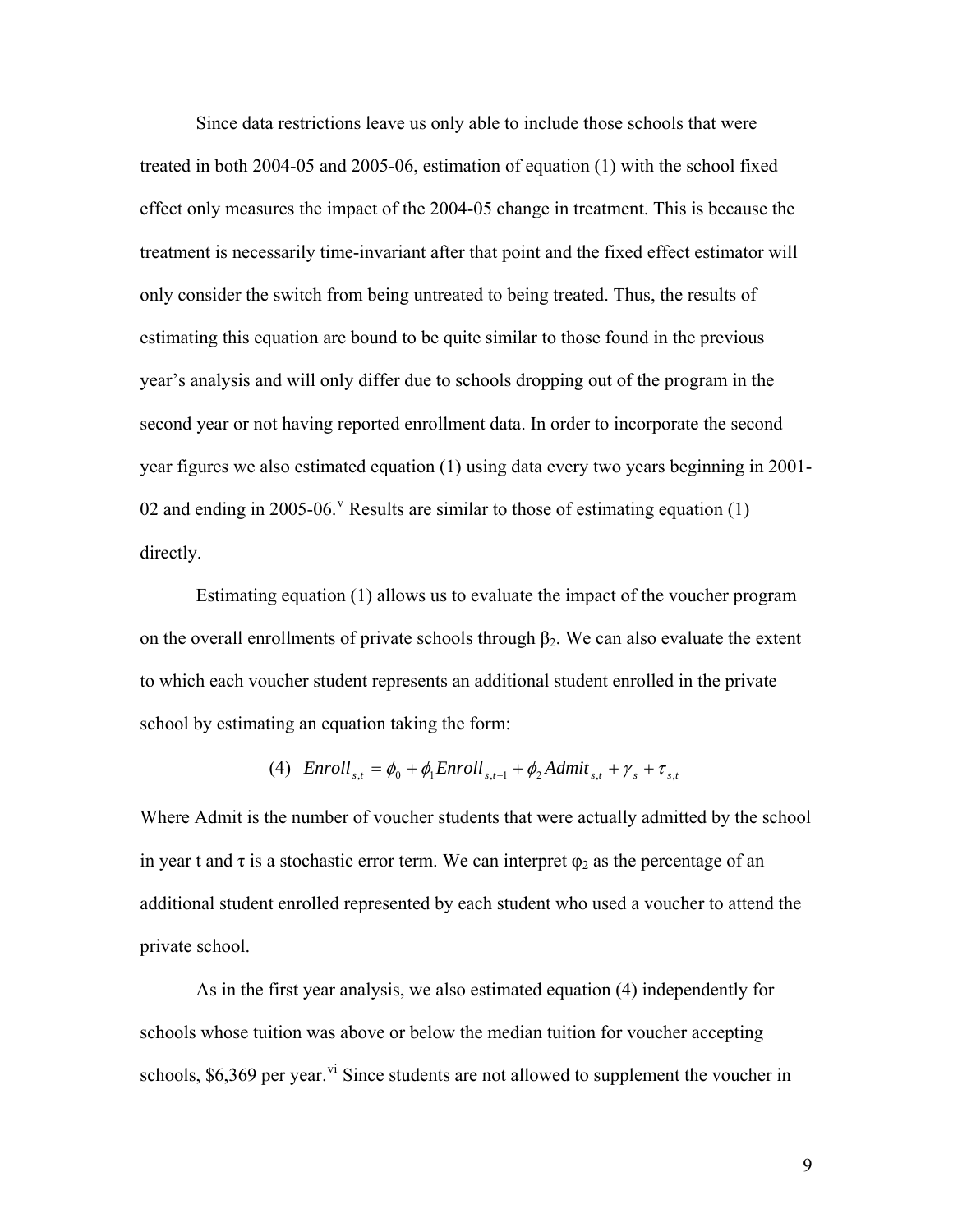the D.C. program, we might expect that the impact of the voucher program on enrollments could differ in schools by their tuition cost. In particular, we might expect that the voucher program could have a smaller impact on the enrollments of schools with higher overall tuitions, since the voucher, which is capped at \$7,500 per year, covers less of the tuition that would be otherwise collected by the school. However, since voucher recipients are required to have incomes that are no higher than 200% above the poverty line, we might expect that each additional voucher student could have a larger impact on the enrollment of higher tuition schools. The results of our first year evaluation suggested that the program increased the enrollments of schools above the median tuition but had no impact on the enrollments of those schools with below median tuitions.

#### *Results*

 The results from estimating equations (3) and (4) for all students are reported in Table 2. Unsurprisingly, the impact of the treatment variable is statistically significant and quite similar to that found in the previous year's analysis. As discussed above, this evaluation is nearly identical to that reported in the first year because we are only able to include those schools that participated in the program.

#### [Table 2 About Here]

 The results for estimating equation (4), however, are somewhat different than in the first year analysis. Here we find a statistically significant relationship between the addition of a voucher student and private school enrollment. In particular, the coefficient on Admit suggests that each student that enters a school using a voucher represented a new enrollment of about 0.14 students. Thus, while the largest effect of the program still appears to be to supplement the tuition of those who would have gone to private school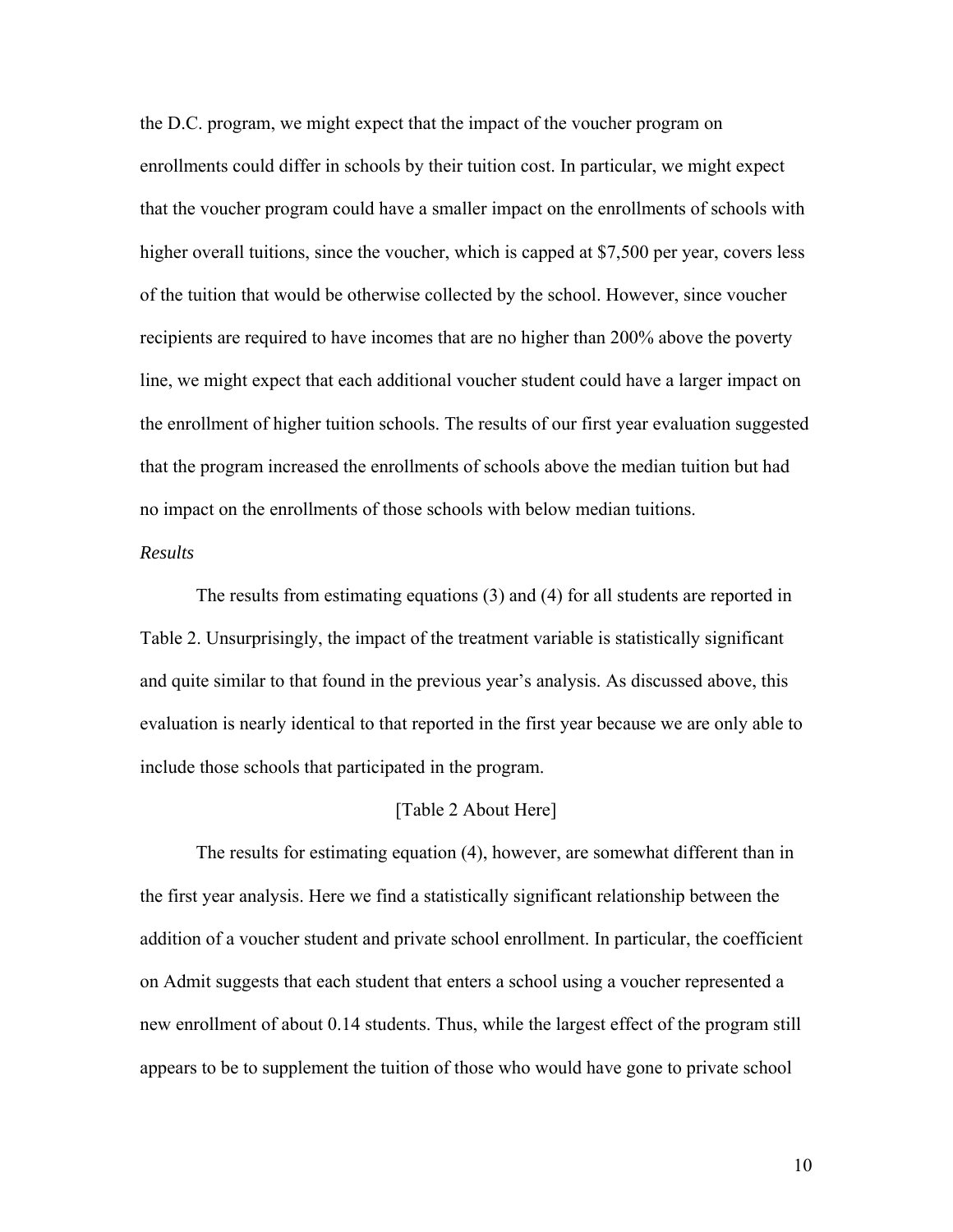regardless of the policy, the second year results suggest that the program has provided additional access to private schools for some students.

 Table 3 reports the results of estimating equation (4) independently for those schools that are above or below the median tuition level for schools in our dataset. As in the first year analysis, we continue to find no statistically significant relationship between adding a voucher student and the enrollment level for schools with tuitions below the median level. This result suggests that vouchers have been used entirely to supplement the tuitions for students who would have attended these lower tuition schools regardless of the policy.

 The coefficient on the Admit variable in the analysis for schools with above median tuitions is barely insignificant at the 5% level and significant at the 10% level (pvalue = .055). If considered significant under the looser standard, the result indicates that in these above median tuition schools each voucher student accepted represents an increase of about 0.42 students. This coefficient is smaller than that found in the first year analysis, where we found that each voucher student represented one entire new student enrolled.

#### *The Impact of Vouchers on Public School Racial Integration*

Public schools are expected to do more than convey academic skills. We also look to them to help in the development of future generations of citizens. The positive experience with people from different backgrounds resulting from racial integration is another important aspect of whether schools are serving public purposes.

 One concern about voucher programs is that students could choose to attend schools based on their racial composition rather than their academic benefits. Such an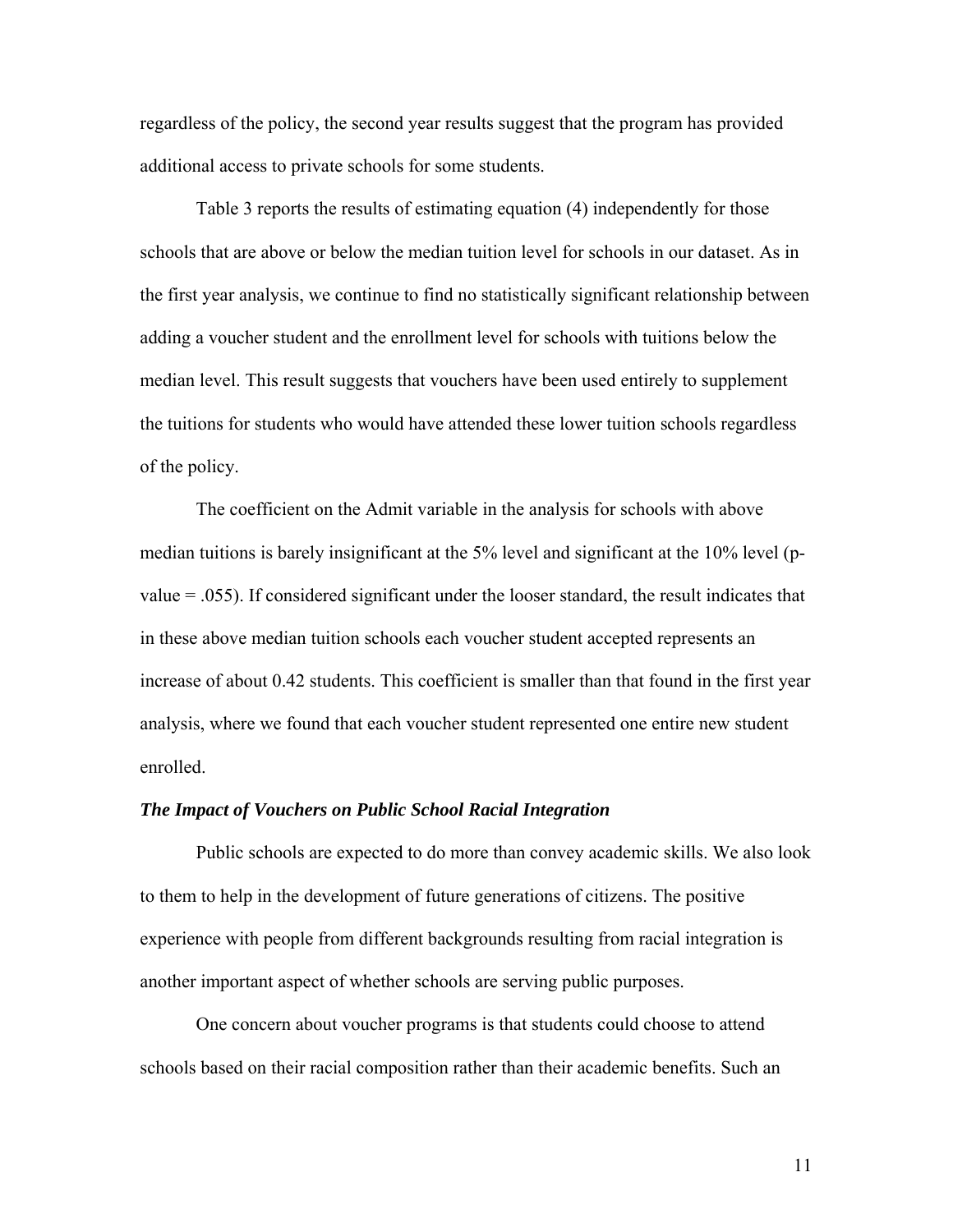effect could lead students to attend more racially segregated schools. That such segregation would occur due to individual choice rather than government fiat provides little relief for those concerned with the civic purposes of public education.

 There have been several studies comparing rates of racial segregation in public and private schools, much of which purports to find that private schools are more racially segregated than public schools. However, most of this research fails to properly define racial integration, leading to improper conclusions. (Greene, 2005)

Some studies define greater integration as schools with larger numbers of minority students, others as evenness in the distribution of students among schools within already segregated school districts. Some researchers have used levels of racial integration of public schools as the benchmark to measure the racial integration in schools of choice. Finally, researchers studying the effect of school choice programs, such as vouchers, have sometimes wrongly compared the demographic characteristics of those who participate in the programs with those who choose not to participate as an indication of the effects of the programs on school integration.

 Each of the methods to measure racial integration described above fails to square with the common understanding of racial integration. If larger numbers of minority students were a proper indicator of greater racial integration, then African-American schools of the Jim Crow era were perfectly integrated. Evenly distributing racial populations among schools in a district is no achievement for racial integration if an all black school district is geographically adjacent to an all white school district. Each district could perfectly distribute its racially homogenous student population across the schools within its district and still fail utterly to offer an integrated school environment.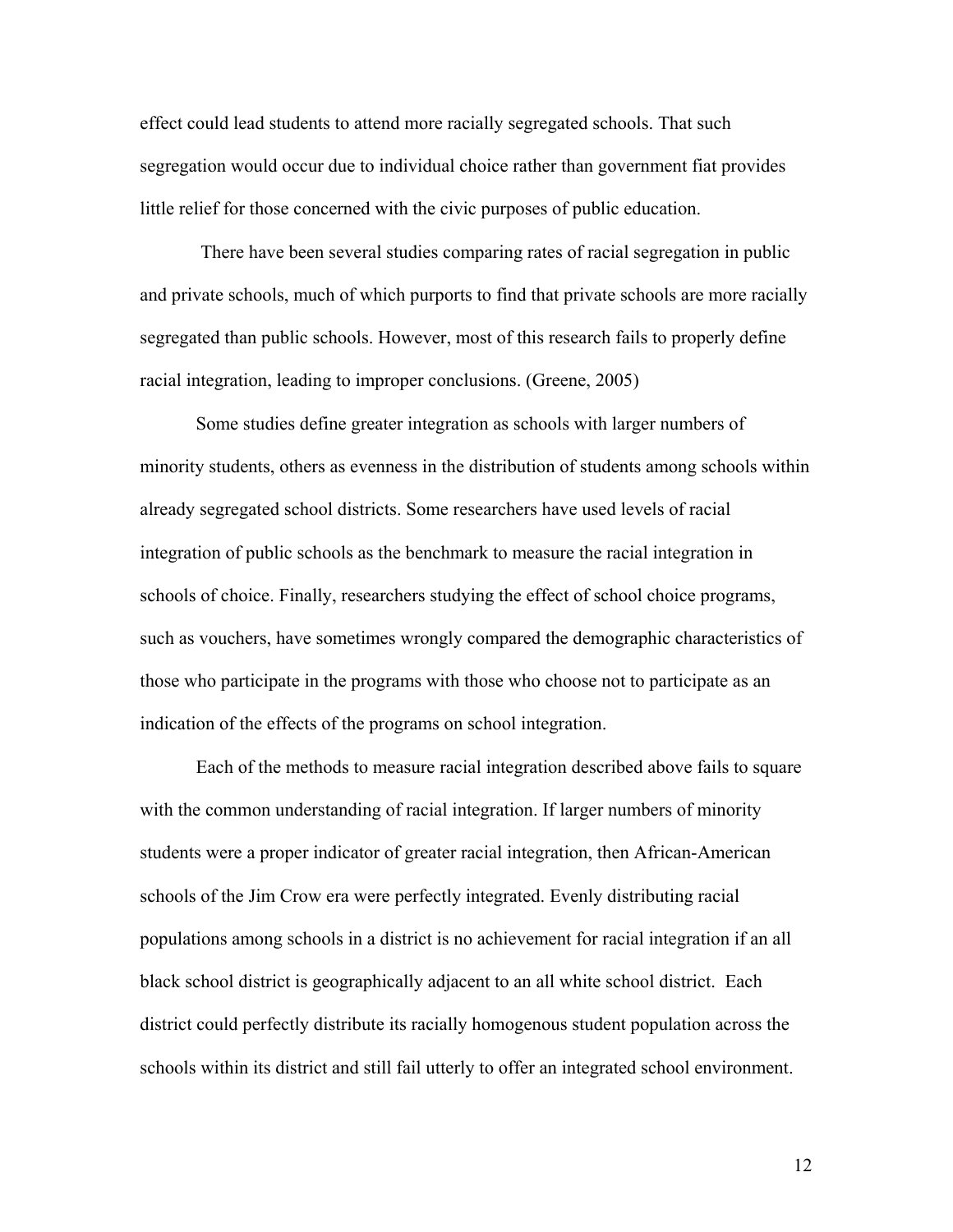Using public schools as a benchmark for perfect integration is also a flawed method, considering that it means by definition that there is no possibility for choice schools to be more racially integrated than the public schools against which they are being compared. And comparing the characteristics of those who choose to participate in school choice programs to those who choose to remain in their public school confuses differences in who participates with effects on integration. A magnet program that largely draws white students to attend predominantly African-American schools could enhance integration even if – or maybe precisely because – it differentially attracted white students.

 A more reasonable approach to measuring racial integration involves comparing the demographic characteristics of schools to that of their surrounding metro-area. To the extent that schools contain a racial mix of students that more closely resembles the racial mix of students in the broader community from which they could reasonable draw students given transportation constraints but ignoring political boundaries, such as city or school district line, the better integrated they are.

Another reasonable approach to measuring integration (or the lack of it – segregation) is to see how many schools are racially homogenous. For instance, a school with a population that is more than 90% minority cannot be considered to be racially integrated under any reasonable standard. If a large percentage of an area's schools are more than 90% homogeneous then we could reasonably consider those schools to be racially segregated.

 Greene (1998) examined data from nationally representative samples of public and private school students collected by the US Department of Education's National Educational Longitudinal Study. Greene found that twelfth-grade students in private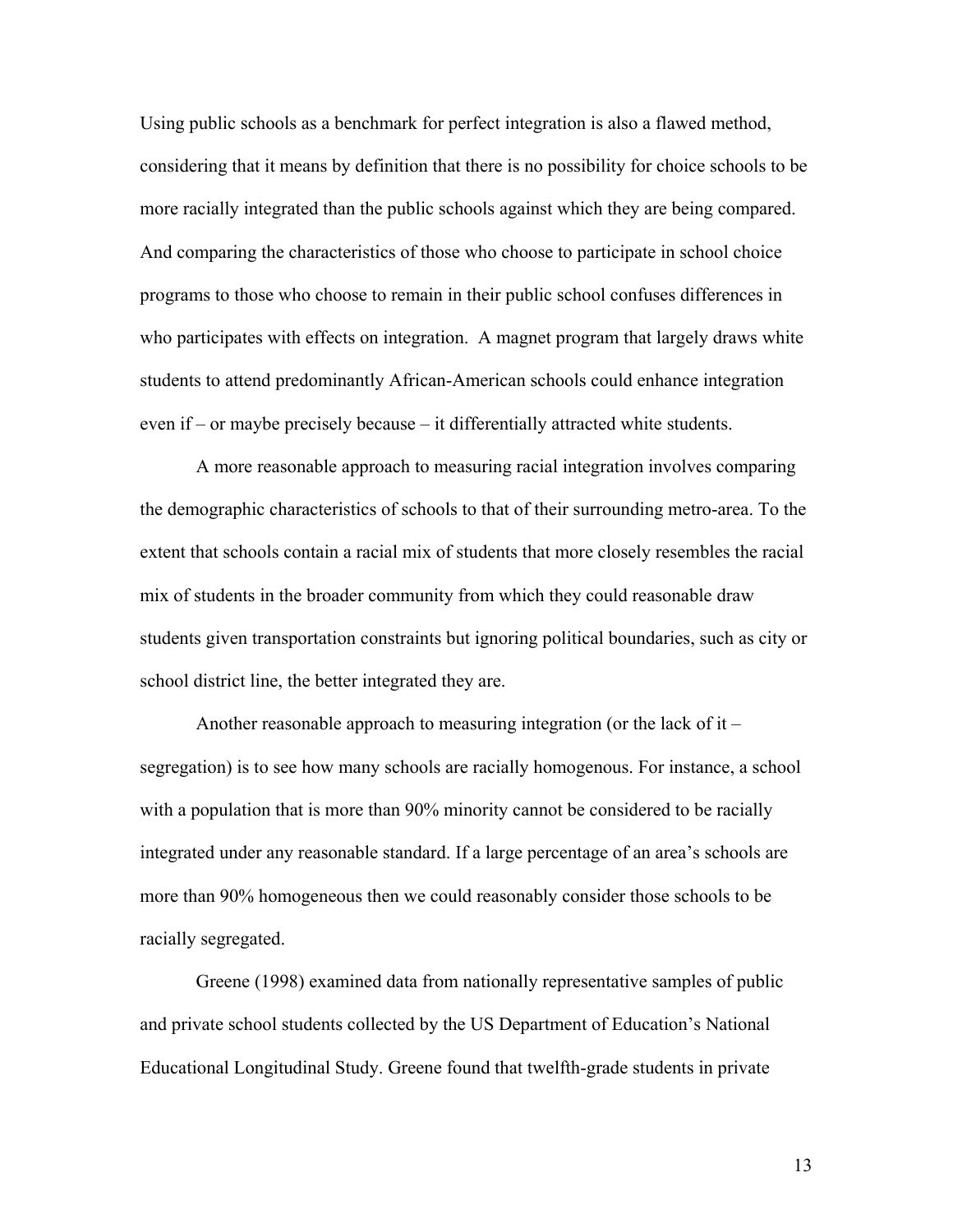school classrooms had racial compositions that were on average closer to national racial demographic characteristics than students in public school  $12<sup>th</sup>$  grade classrooms. He also found that private school students were significantly less likely to be in classrooms that were more than 90% racially homogeneous than were their public school counterparts.

 Ritter, Rush, and Rush (2002) replicated Greene's method but looked at racial segregation among kindergarten students, rather than twelfth-graders. They found that private school kindergartens are more racially segregated than public school kindergartens. However, it is likely that twelfth-grade enrollments tell us more about racial segregation than information on kindergarten students. Unlike high school, full day kindergarten is not offered in all communities, causing a significant number of wealthier, white students to enroll for kindergarten and then switch to public school for  $1<sup>st</sup>$  grade. This "bubble" in kindergarten enrollment could make an analysis of that grade unrepresentative of public and private schools more generally.

Research directly on the racial integration impact of vouchers in Milwaukee and Cleveland suggests that those programs contributed to greater opportunities for racial integration. Fuller and Greiveldinger (2002) found that Milwaukee's voucher program allowed participating students to attend more racially integrated private schools than could be found in their previous Milwaukee public schools. Greene (1999) found that 19% of students using a voucher to attend a private school in Cleveland went to a racially integrated school, compared to only 5% of students in Cleveland's public schools.

In our first year analysis (Greene and Winters 2006A) we found that private schools in DC were less racially segregated than public schools in the District and thus that the voucher program allowed for students to attend better integrated schools. That is,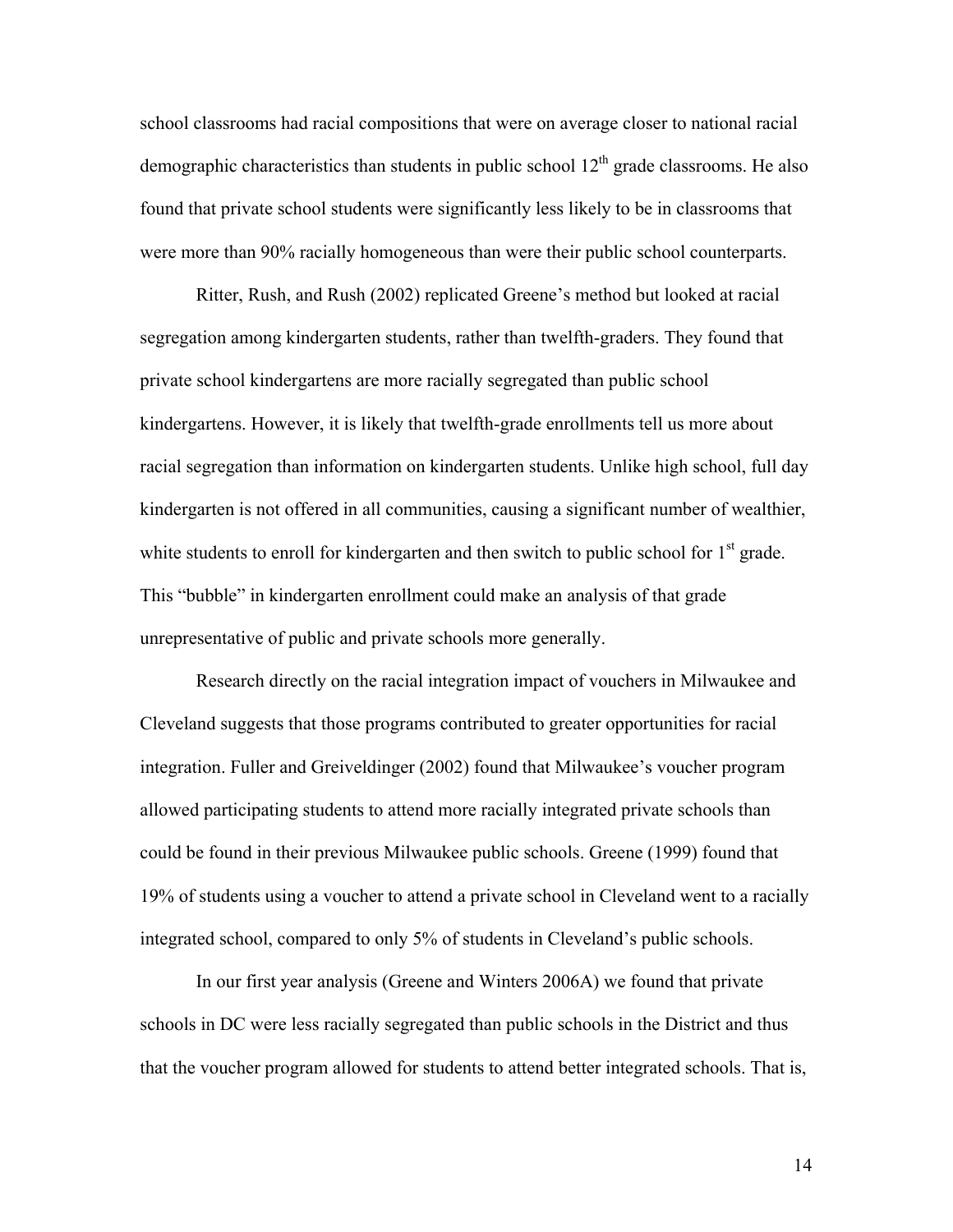we found that private schools had percent minority enrollments that were more closely related to the percent minority in the DC metro area and were less likely to have enrollments that were 90% or 95% homogenous in race.

#### *Data and Method*

 Our goal is to update our previous analyses of the impact of the DC voucher program on racial integration after two years. Unfortunately, the voucher granting organization did not collect information on the percent of private schools enrollments that were minority in 2005-06. Thus, we are unable to evaluate any changes in racial composition of these schools until such data would become from another source for the 2005-06 school year or until the third year study.

 However, though we would have preferred to have been able to evaluate the racial composition of private schools, we are able to use publicly available data to evaluate the racial composition of DC public schools in the second year of the voucher program.

 This paper evaluates racial segregation in two ways. We first measure the extent to which each public school's racial composition differs from the racial composition of the school-aged population in the surrounding metropolitan population, as defined by the United States Census. The greater absolute value of the difference between a school's demographic characteristics and the demographic characteristics of the surrounding metro-area, the more racially segregated the school. We then computed the weighted average difference for DC public schools.

 Our second approach to analyzing racial segregation was to evaluate the percentage of public schools with enrollments that are greater than 90% or 95% racially homogeneous. This evaluation sheds light on the percentage of schools that have student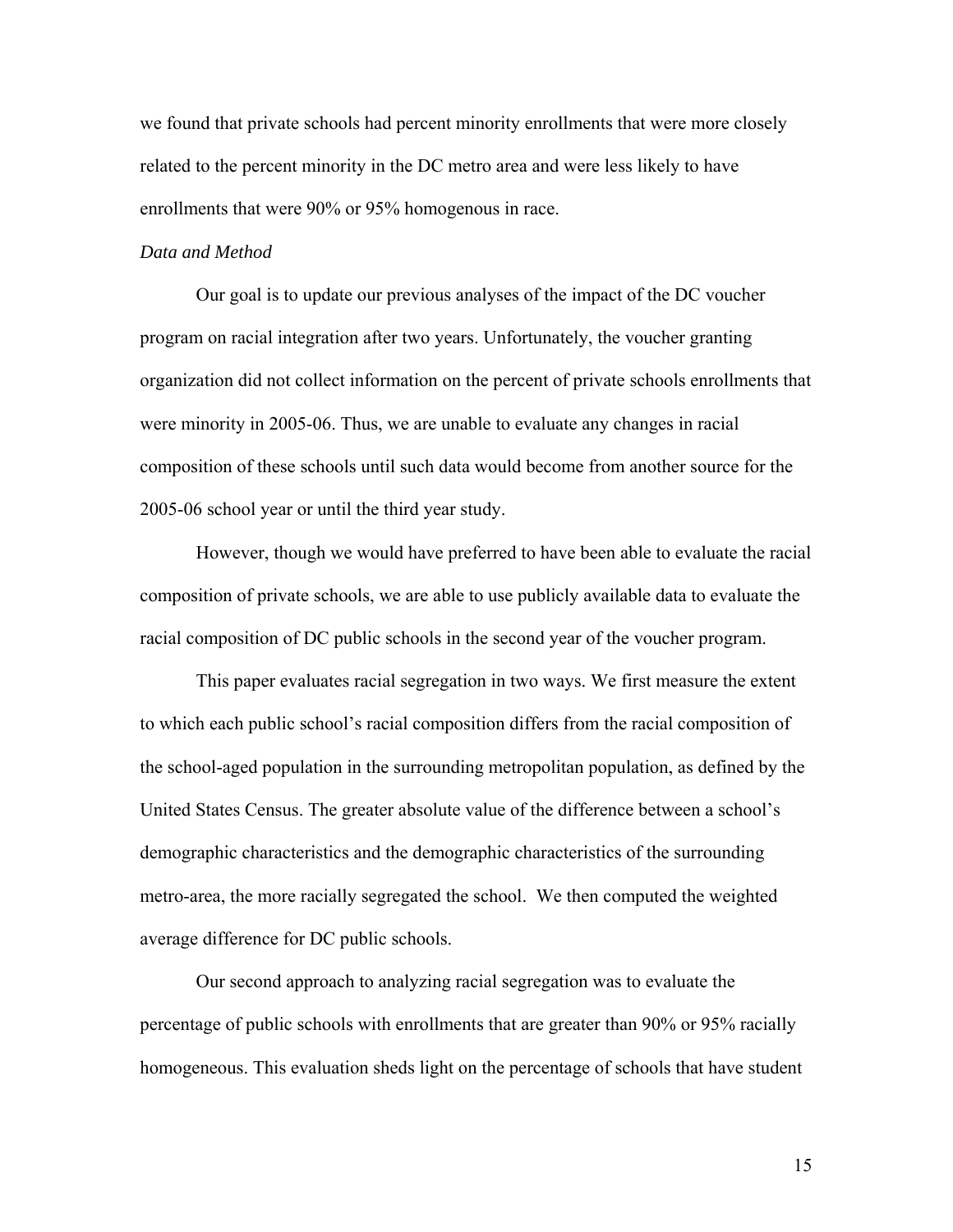populations that simply cannot be considered to be racially integrated under any reasonable standard, regardless of the surrounding population.

 To evaluate the impact of the D.C. voucher program on opportunities for racial integration we collected information on the racial composition each public school and each private school participating in the voucher program. For public schools we acquired data using the Core of Common Data, made available by the U.S. Department of Education.<sup>[vii](#page-23-1)</sup> These datasets provided information on the number of students who were non-white in each school, which we converted into percentages. <sup>[viii](#page-23-1)</sup> Thus, all of our analyses focus on integration between white (defined as non-Hispanic white) and minority students and do not offer information about integration between different minority groups.

 To compare public schools and the surrounding metro-population we utilized data from the U.C. Census. We downloaded information on the racial characteristics of the school-age population (ages 5-18) in the Washington D.C./VA/MD Urbanized Area as defined by the Census. This is the population from which area schools could reasonably draw students.<sup>[ix](#page-23-1)</sup>

 For each public and private school we then calculated the absolute value of the difference between its non-white population and the surrounding metro-area's non-white population. Next, we took the average difference between the non-white school and area populations in the District, weighted for each school's enrollment. Failing to account for each school's enrollment size would give unnecessary weight to the percentage of students who are non-white in schools with particularly small enrollment populations.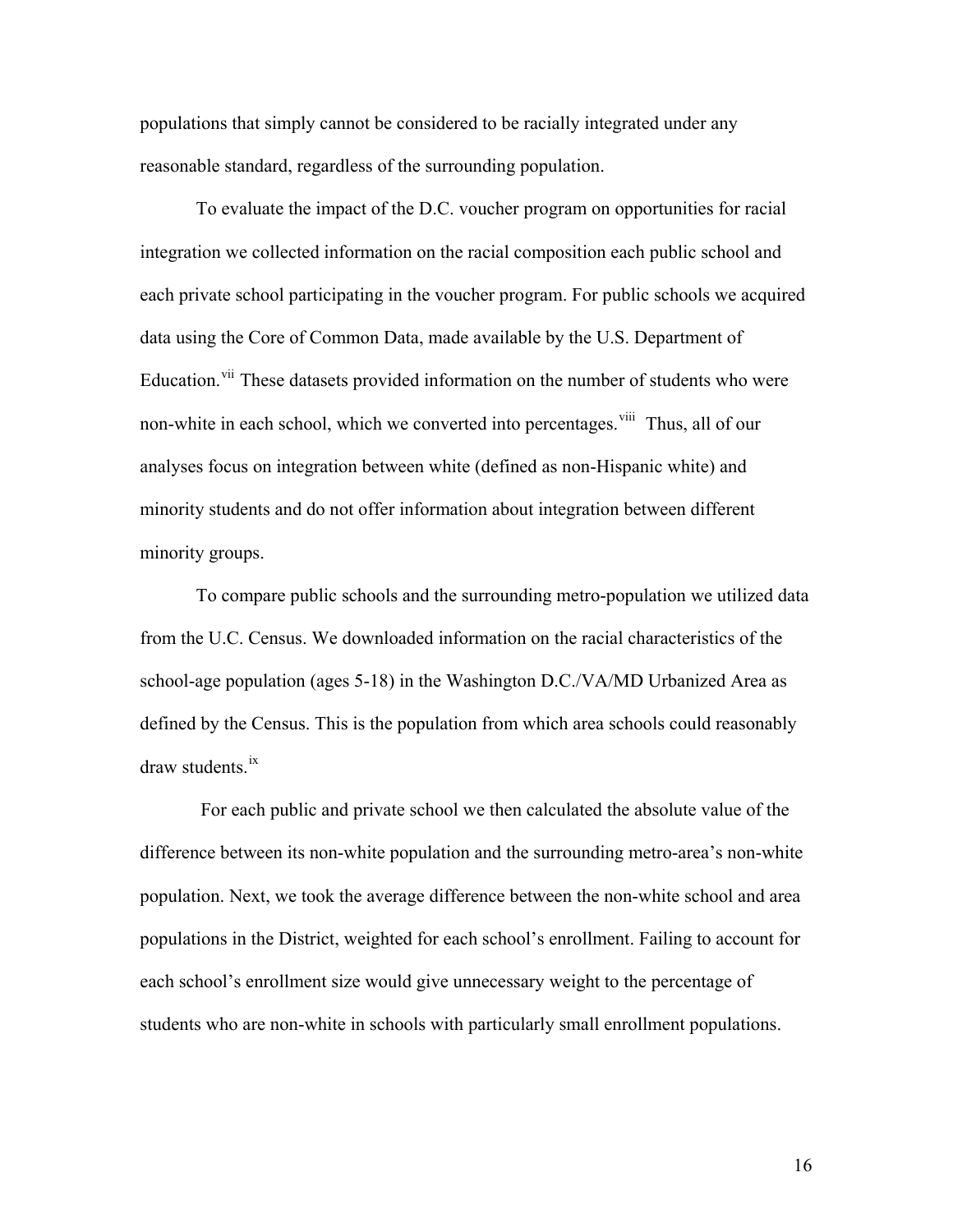We also created two sets of dummy-variables for each school, one indicating whether 90% of its student population was either white or non-white, and another indicating whether 95% of its student population was either white or non-white. We then calculated the percentage of schools that had enrollments that were racially homogeneous by these definitions. We again weighted the analysis to account for the size of each school's enrollment.

#### *Results*

 The results of our evaluation of the racial composition of DC public schools two years after adoption of the voucher policy are similar to those of the first year analysis. Table 3 reports the findings. The table shows that the weighted absolute value of the difference between the percent minority of public schools and the DC metro area was 40.0% in the 2005-06 school year. In our previous analysis we found this difference for public schools to be 39.5%.

 The results are also similar for the percent of public school students who attend schools that are 90% or 95% racially homogenous. We find that in 2005-06 86.9% of DC public school students attended schools that were at least 90% racially homogenous and 85.4% of public school students attended schools that were at least 95% racially homogenous. These figures were 85.4% and 84.4% for public schools in the evaluation of 2004-05 school year.

#### *Summary and Conclusion*

 This paper has served as a second year follow up to our previous evaluations of the impact of the DC voucher program on public school achievement, access to private schooling, and school segregation. We intend to continue to evaluate these aspects of the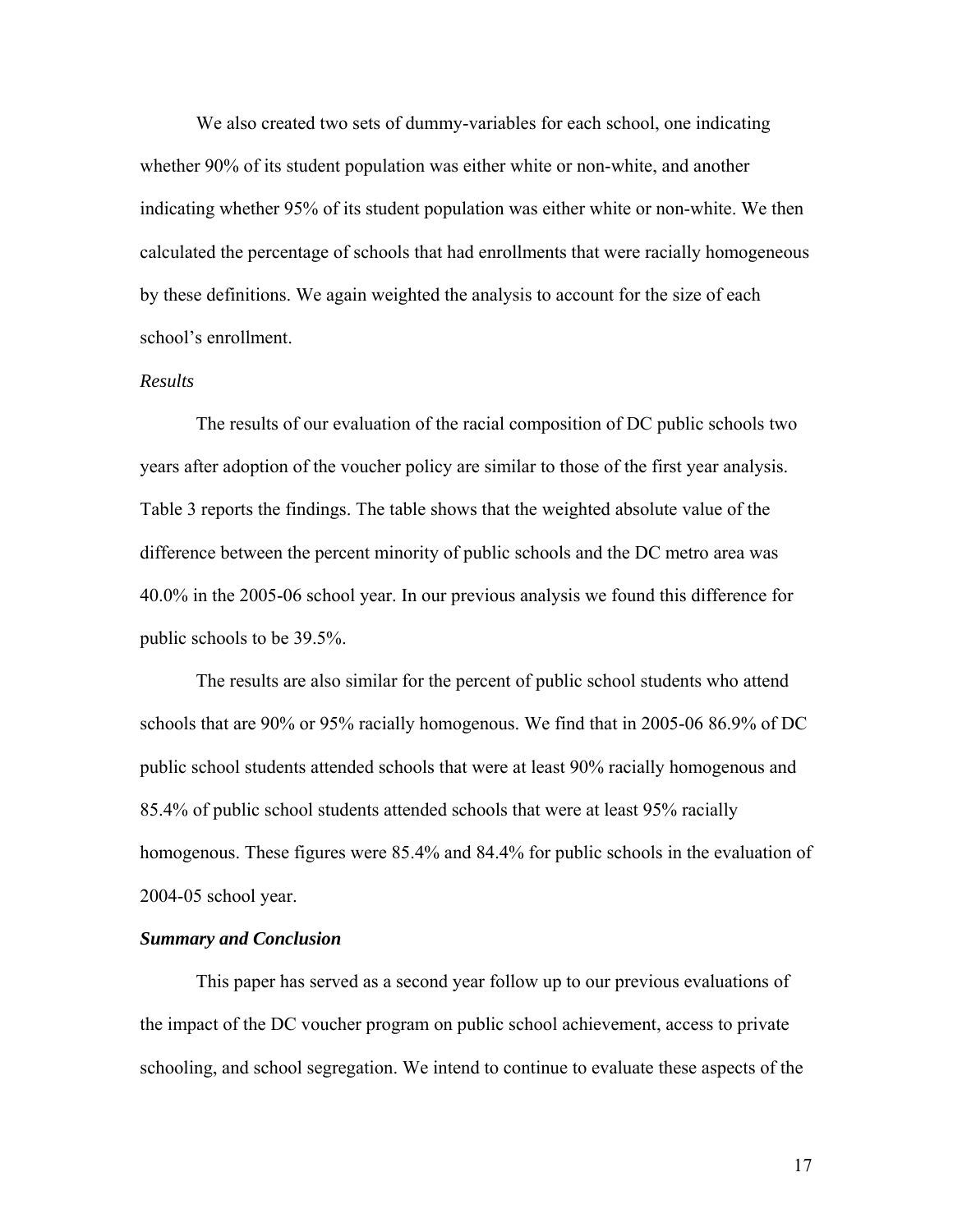policy over time using these and other methods in order to discover the overall impact of the federally sponsored voucher programs on the larger community.

 In each of our analyses, the results after two years are relatively similar to those of a year ago. First, we continue to find that the voucher program has had no systematic impact on the academic performance of public schools. This result is somewhat disheartening since many have hoped that competition from the voucher program could help to finally turn around the struggling DC public school system. However, our null results could reflect the fact that the design of the DC program is not particularly well suited for creating a public school academic effect. Further, in the next year analysis we intend to consider alternative approaches to studying the academic effect on public schools in case the geographic approach is a cause for the null finding. If we continue to find similar null results over time and using various methods we would have more reason to believe that the DC program has had no overall academic on public school academic performance.

 The results of our evaluation of the impact of the DC voucher program on private school enrollments differ slightly than the previous year's analysis. After two years we find that the program has increased access to private schooling. Though statistically significant, however, our result is limited in size, indicating that each student using a voucher to attend a private school represents an increase of about 0.14 students enrolled in the school.

As in the first year analysis, we again find that the voucher program has had more of a supplemental effect in schools with lower tuitions than those with higher tuitions. This result likely reflects the fact that low income parents are able to send their children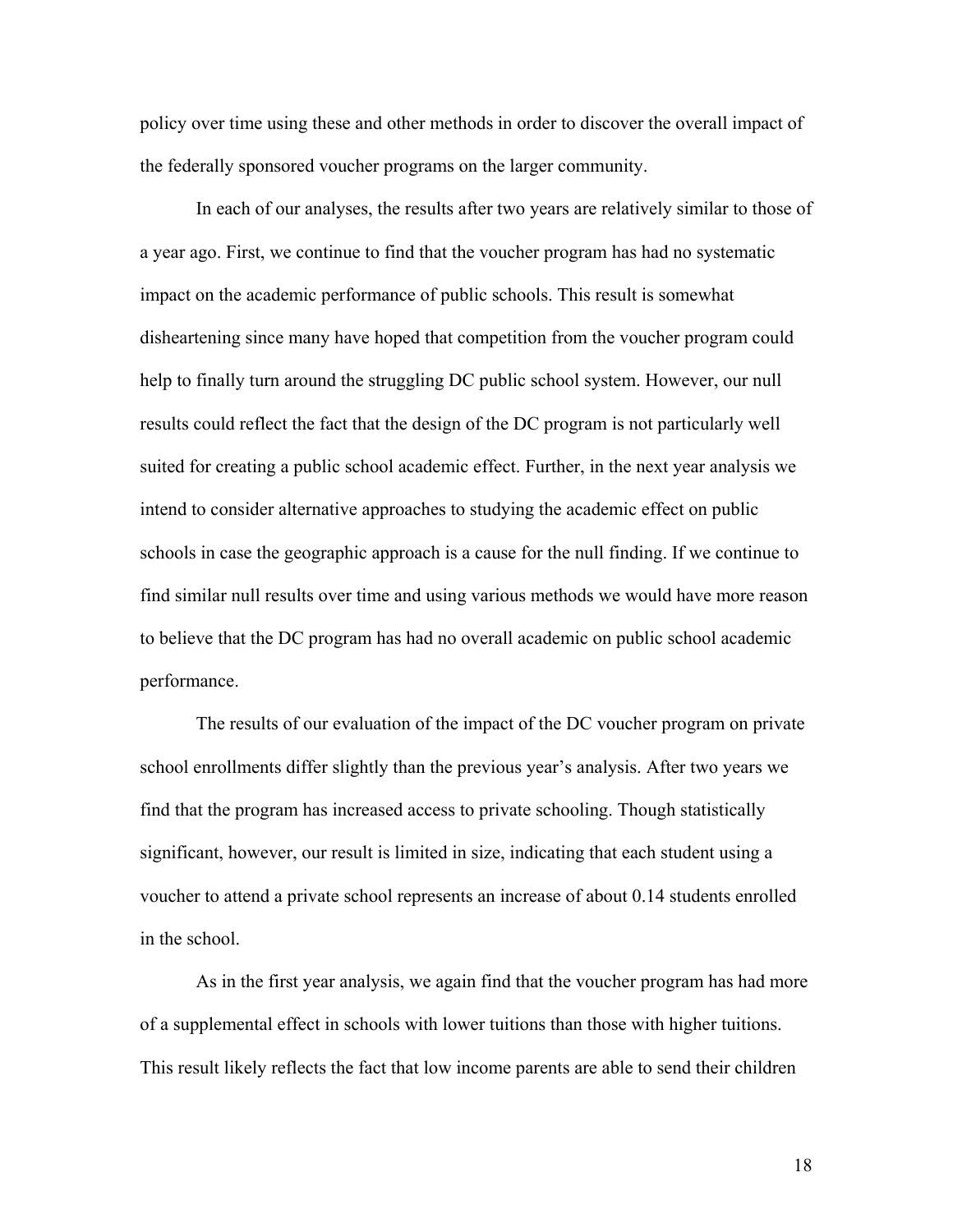to lower tuition schools in absence of the program, though likely with some hardship, while higher tuition schools are simply beyond their reach in absence of the subsidy. To be certain, policymakers could consider subsidizing the incomes of low income parents who choose private schooling for their children as a benefit of the program. However, this result suggests that in order to have an impact on private school enrollments a program must offer vouchers of substantial size, or else the impact will likely be to supplement the tuitions of those who would have attended private school regardless of the program.

 Finally, we find that public schools in DC continue to be largely racially segregated in the second year after adoption of the voucher policy. Unfortunately, we were unable to also evaluate the extent of racial integration in private schools because of data limitations. We hope to have access to the data necessary to evaluate the racial composition of both sectors in future years in order to discover whether students attending private schools have access to a more racially integrated academic experience.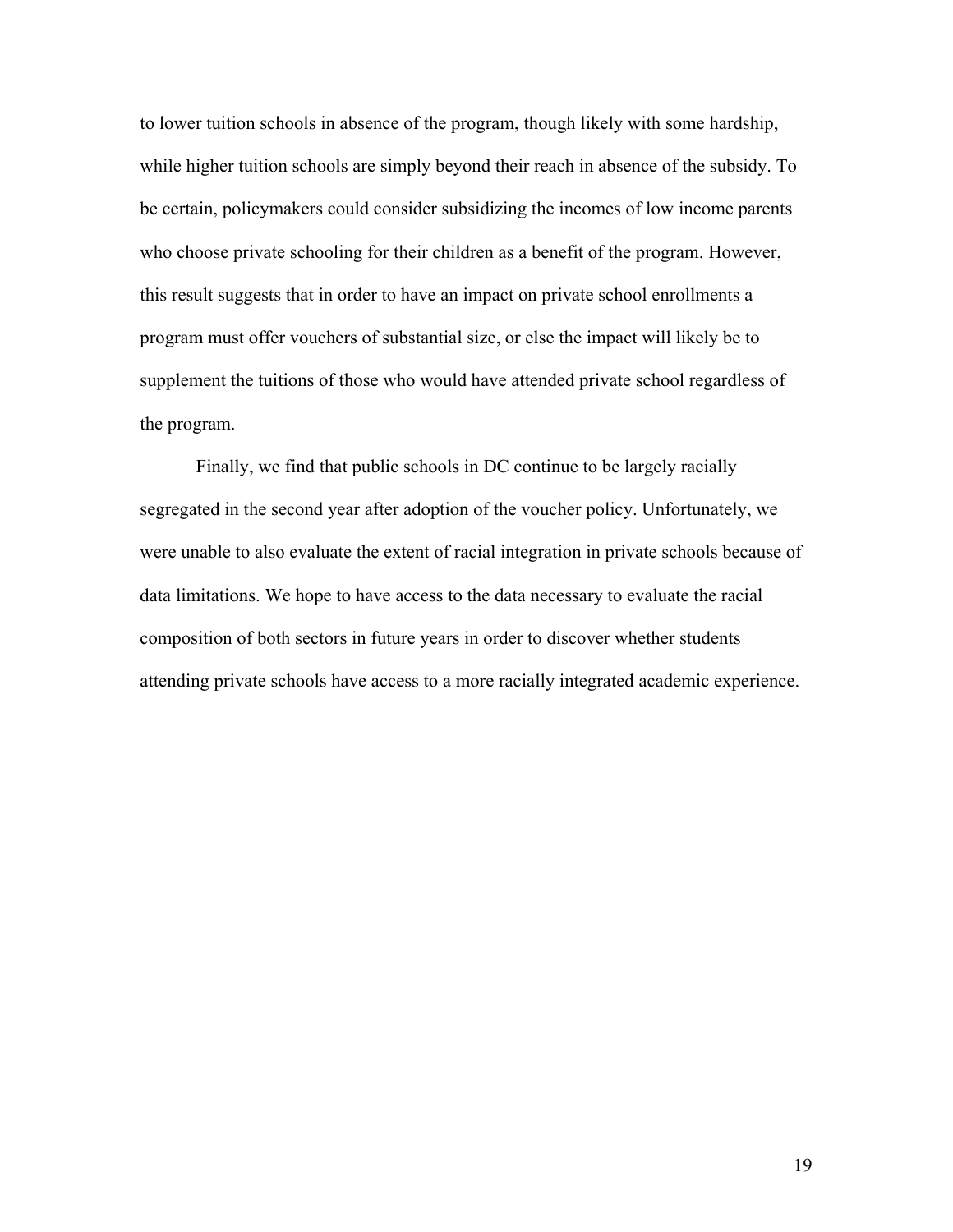#### References

Belfield, C.R., & Levin, H.H. (2002). *The Effects of Competition on Educational Outcomes: A Review of the Evidence*. National Center for the Study of Privatization in Education.

Blair, J.P. & Staley, S. (1995). Quality Competition and Public Schools: further Evidence. *Economics of Education Review*, 14(2).

Borland, M. V., & Howson R. M. (1992). Students' Academic Achievement and the Degree of Market Concentration in Education. *Economics of Education Review*, 11.

Borland, M. V., & Howson R. M. (1993). On The Determination of the Critical Level of Market Concentration in Education. *Economics of Education Review*, 12.

Borland, M. V., & Howson R. M. (1995). Competition, Expenditures, and Student Performance in Mathematics: A Comment on Crouch et al. *Public Choice*, 87.

Chakrabarti, Rajashri, (2005). Impact of Voucher Design on Public School Performance: Evidence from Florida and Milwaukee. Harvard University.

Dee, T.S., (1998). Competition and the Quality of Public Schools. *Economics of Education Review*, 17(4).

Figlio, David N. and Ceceilia E. Rouse, (2005) Can Accountability and Voucher Threats Improve Low-Performing Schools? University of Florida, Princeton University, and NBER.

Fuller, H.L., & Greiveldinger, D. (2002). The Impact of School Choice on Racial Integration in Milwaukee Private Schools. *American Education Reform Council* manuscript.

Greene, J.P. (1998). Civic Values in Public and Private Schools. In *Learning from School choice*, Paul Peterson and Bryan Hassel, eds., Brookings Institution.

Greene, J.P. (1999). The Racial, Economic, and Religious Context of Parental Choice in Cleveland. Paper presented at the Association for Public Policy Analysis and Management meeting.

Greene, J.P. (2002). *2001 Education Freedom Index*. Manhattan Institute Civic Report 24.

Greene, J.P. (2005). *Choosing Integration*. In "School Choice and Diversity: What the Evidence Says," Janelle t. Scott, ed., Teachers College Press.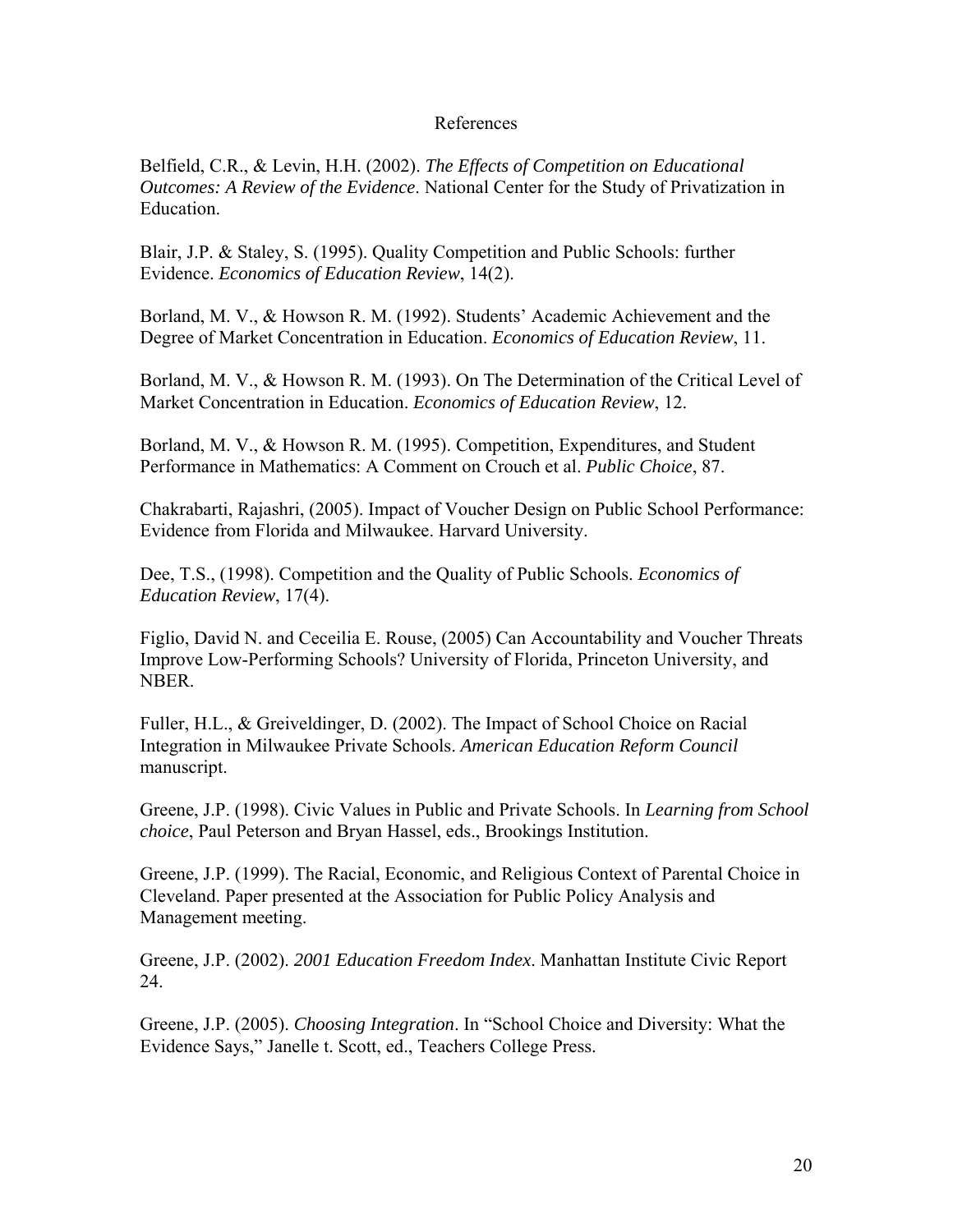Greene, J.P. and Forster, G. (2002). Rising to the Challenge: The Effect of School Choice on Public Schools in Milwaukee and San Antonio. Manhattan Institute Civic Bulletin 27.

Greene, J.P. and Forster, G. (2004). The Teachability Index: Can Disadvantaged Students Learn? Manhattan Institute Education Working Paper 6.

Greene, J.P. and Winters, M.A. (2004). Competition Passes the Test *Education Next*, Summer.

Greene, J.P. and Winters, M.A. (2006A). An Evaluation of the Effect of D.C.'s Voucher Program on Public School Achievement and Racial Integration After One Year. Manhattan Institute, Education Working Paper 10.

Greene, J.P. and Winters, M.A. (2006B). The Impact of the D.C. Voucher Program on Private School Capacity. Paper presented to the School Choice Demonstration Project Advisory Board.

Hammons, C.W. (2001). The Effects of Town Tuitioning in Vermont and Maine. Milton & Rose Friedman Foundation.

Hanushek, E.A. & Rivkin, S.G. (2002). Does Public School Competition Affect Teacher Quality? In Caroline Hoxby (Ed.) *The Economics of School Choice*. Chicago: University of Chicago Press.

Hoxby, C. (1994). Do Private Schools Provide Competition for Public Schools?" NBER Working Paper 4978).

Hoxby, C. (2000). Does Competition Benefit Students and Taxpayers? *The American Economic Review*, 90(5).

Hoxby, C. (2001). The Rising Tide. *Education Next*, 1(4).

Jepson, C. (1999) The Effects of Private School Competition on Student Achievement. Unpublished paper.

Marlow, M.L. (1997). Public Education Supply and Student Performance. *Applied Economics*, 29.

Marlow, M.L. (1999). Spending, School Structure, and Public Education Quality: Evidence from California. *Economics of Education Review* 19.

Ritter, G., & Rush, A., & Rush, J. (2002). How Might School Choice Affect Racial Integration in Schools? New Evidence from the ECLS-K. *Georgetown Public Policy Review*.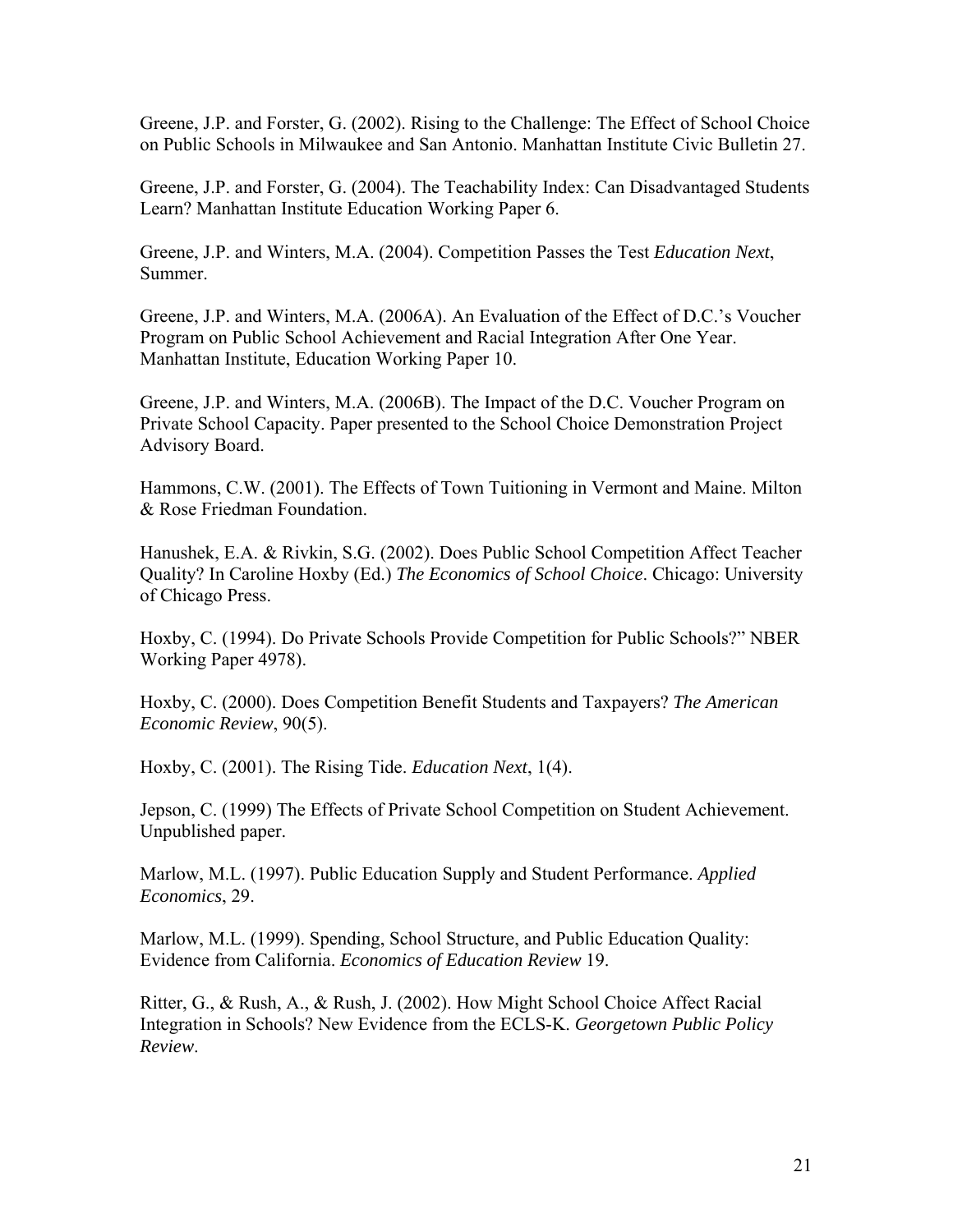Sander, W. (1999). Private Schools and Public School Achievement. *The Journal of Human Resources,* 34.

Walberg, H.J. (1993). Losing Local Control of Education: Cost and Quality Implications. *Heartland Policy Study*, 59.

West, M.R. and Peterson, P.E. (2005). The Efficacy of Choice Threats Within School Accountability Systems: Results from Legislatively Induced Experiments. Paper presented before the Annual Conference of the Royal Economic Society, university of Nottingham.

Wolf, P., Gutmann, B., Eissa, N., & Puma, M. (2005). Evaluation of the DC Opportunity Scholarship Program: First Year Report on Participation. U.S. Department of Education, National Center for Education Evaluation and Regional Assistance. Washington, DC: U.S. Government Printing Office, 2005.

Zanzig, B.R. (1997). Measuring the Impact of Competition in Local Government Education Markets on the Cognitive Achievement of Students. *Economics of Education Review*, 16(4).